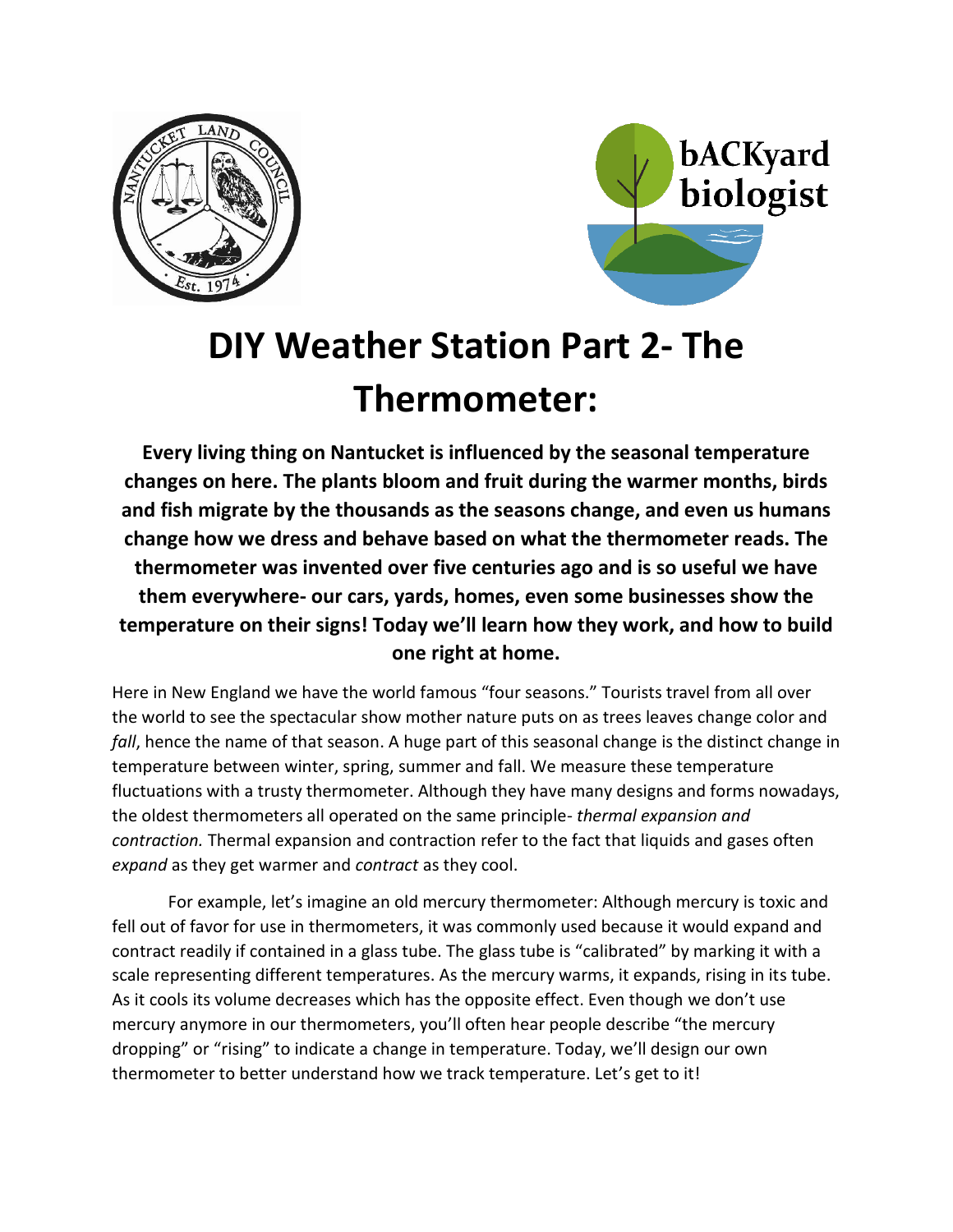#### **Materials:**

- Clear, empty plastic or glass container, preferably with a narrow mouth
- Modeling clay
- Clear straw or piece of plastic tubing
- Food coloring (optional- this will make your thermometer easier to read.)
- Tap water
- Rubbing alcohol (optional- you can just use water, but it will take longer for your thermometer to register a temperature change.)
- Sharpie
- Scissors
- Plastic dropper
- Measuring cup
- Vegetable oil or olive oil, any brand (optional- a drop of olive oil to cover the water/alcohol in the straw will keep it from evaporating as quickly)
- Ruler

### **Instructions:**

- **1. Take your ruler and sharpie and mark a scale in half-centimeters up the clear straw or tube.**
- **2. Mix a batch of half tap water, half rubbing alcohol in a measuring cup. There should be just enough to fill your thermometer container ¼ to 1/3 of the way.**
- **3. Pour the thermometer liquid into your chosen clear container, filling it ¼ to 1/3 of the way.**
- **4. Add a few drops of food coloring to help you read your finished thermometer. Red is the traditional color!**
- **5. Wrap a piece of modeling clay around the straw- the modeling clay must be large enough to completely cover and seal the space between straw and container mouth from the atmosphere. A good seal is critical, or your thermometer won't work properly. Get as close to air-tight as possible!**
- **6. Make certain the straw extends down into your container and liquid, but not so low that it hits bottom and becomes clogged.**
- **7. Mix up ~2 oz more colored thermometer liquid in the measuring cup. Carefully use the dropper to pour this into the straw. It may not take all 2 oz- continue adding liquid with the dropper until the liquid in the straw is above the level of liquid in the main thermometer body. (If the straw will not hold liquid, it could be clogged or the modeling clay does not have a good seal)**
- **8. Use the dropper to add a few drops of vegetable oil to the straw. This will cover the thermometer liquid in the straw and slow evaporation from the thermometer.**
- **9. Use your thermometer! Make a note of the liquid level in the straw, then place it in the fridge or the yard for an hour or so. Enjoy!**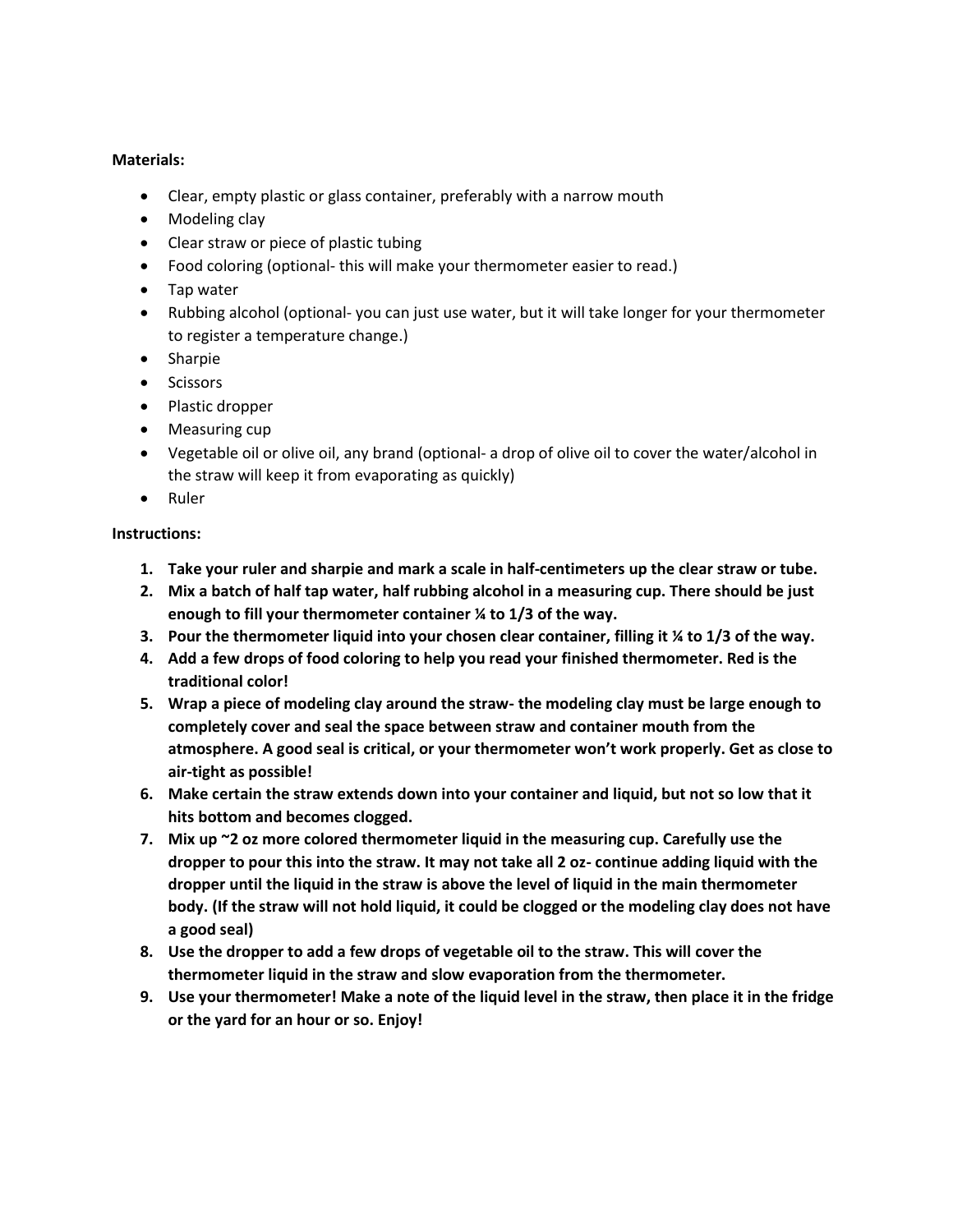#### **What to look for:**

Your DIY thermometer will be operating on the principle we discussed earlier- *thermal expansion.* As the temperatures rise and fall, so will the level of the liquid in your straw. This is precisely how many of our thermometers work! Try comparing your DIY project to a store-bought thermometer. How do they behave? What could cause these differences between your version and a mass-produced one?



#### **DIY thermometer materials:**